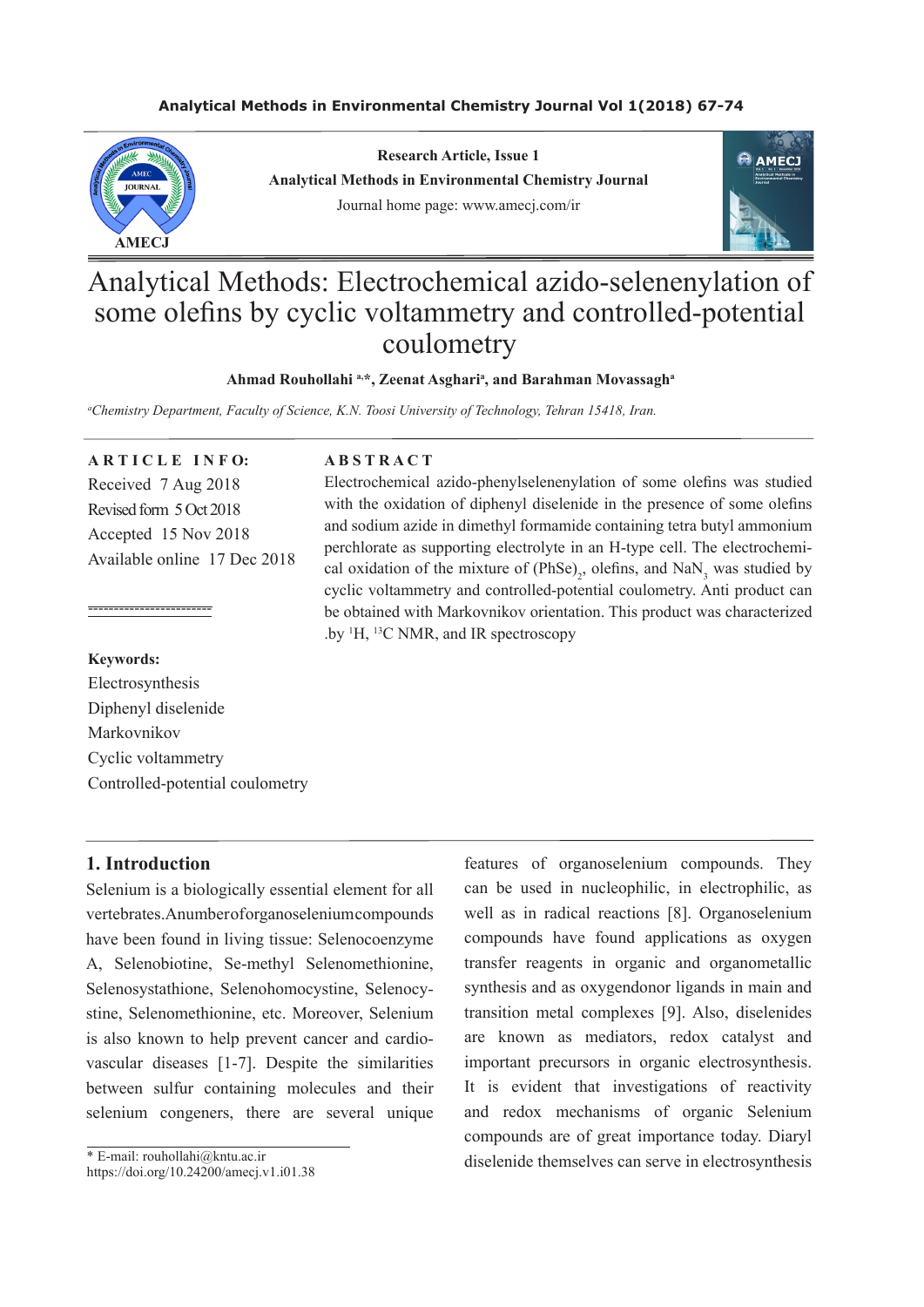as mediators in indirect electrolyses of organic compounds, as redox catalysts for reduction of protons, oxidation of water or derivatization of olefins, as a trap for new complexes [1]. The chemistry of organoselenium compounds has been extensively investigated because of their utility in organic synthesis [2, 10-12]. The reaction of carboncarbon double bonds with selenium electrophiles is performed under mild reaction conditions and the reaction products can be used in a variety of subsequent functionalizations [12]. It is well established that addition to unsymmetrical olefins initiated by electrophilic phenylselenium species proceeds through the formation of seleniranium intermediates which, in the presence of external or internal nucleophiles, usually affords anti adducts with prevalent Markovnikov orientation [13]. In addition, the phenylseleno group is an important functionality in organic synthesis because it can be easily introduced into and removed from unsaturated compounds [2, 14]. The products obtained from the azido-selenenylation of alkenes contain the phenylseleno and azido groups which can be used for several conversions [15]. Electrosynthesis is the optimal method for carrying out redox reactions, because it works at normal temperature and has the following advantages [16, 17]. Also, organic electrosynthesis is not a new technique, and there is considerable knowledge of the types of reactions which take place at cathodes and anodes. One view of organic electrochemistry is that it is a unique non-thermal method for activating molecules .Since the rate of reaction can normally be increased by raising the electrode potential, it is possible to carry out reactions with high activation energy at low temperature. Another view is that electrochemistry is an alternative to chemical redox methods [18]. There are several works of phenylseleno group's versatility, including the alkoxylation of alkenes [19], carbonyl compounds [20], and fluoriation of alkenes [21]. Electrochemical cyclization of unsaturated hydroxyl

compounds containing phenylselenoetherification and phenylselenolactonization have been reported [22]. In several papers, diphenyl diselenide is used as a catalyst for electrosynthesis of many organic compounds [12, 14].

In the present work, the electrochemical oxidation of diphenyl diselenide in the presence of some olefins and  $\text{NaN}_3$  was examined by cyclic voltammetry and controlled-potential coulometry. The electrochemical generation of phenylselenenyl cation followed the formation of anti adduct by a Markovnikov reaction. The final product was purified by preparative thin layer chromatography and characterized by 1 H NMR, 13C NMR, and IR spectroscopy.

# **2. Experimental Procedure**

# *2.1. Instruments*

Cyclic voltammetry and controlled-potential coulometry was performed with an Autolab potentiostat/galvanostat, PGSTAT 30 (Eco Chemie, Utrecht, The Netherlands).

The set-up was used a three-electrode cell with a platinum disc (2 mm diameter) as the working electrode, a saturated Ag/AgCl double junction reference electrode, and a platinum wire as the auxiliary electrode. A platinum rod with a diameter (mm) and length (cm) as working electrode was used in controlled-potential coulometry. The working electrode potential was followed vs. Ag/ AgCl double junction reference electrode (from Azar electrode, Iran). Electrosyntheses have been carried out both undivided and divided cells. NMR spectra were recorded on a Bruker AQS-300 Avance Instruments. Thin layer chromatography (TLC) was performed on plastic sheets pre-coated with silica-gel (Merck), and spots were visualized with UV light and iodine tank.

## *2.2. Chemicals and reagents*

Diphenyl diselenide, cyclohexene, 1-octene, 1-heptene, styrene, and sodium azide were obtained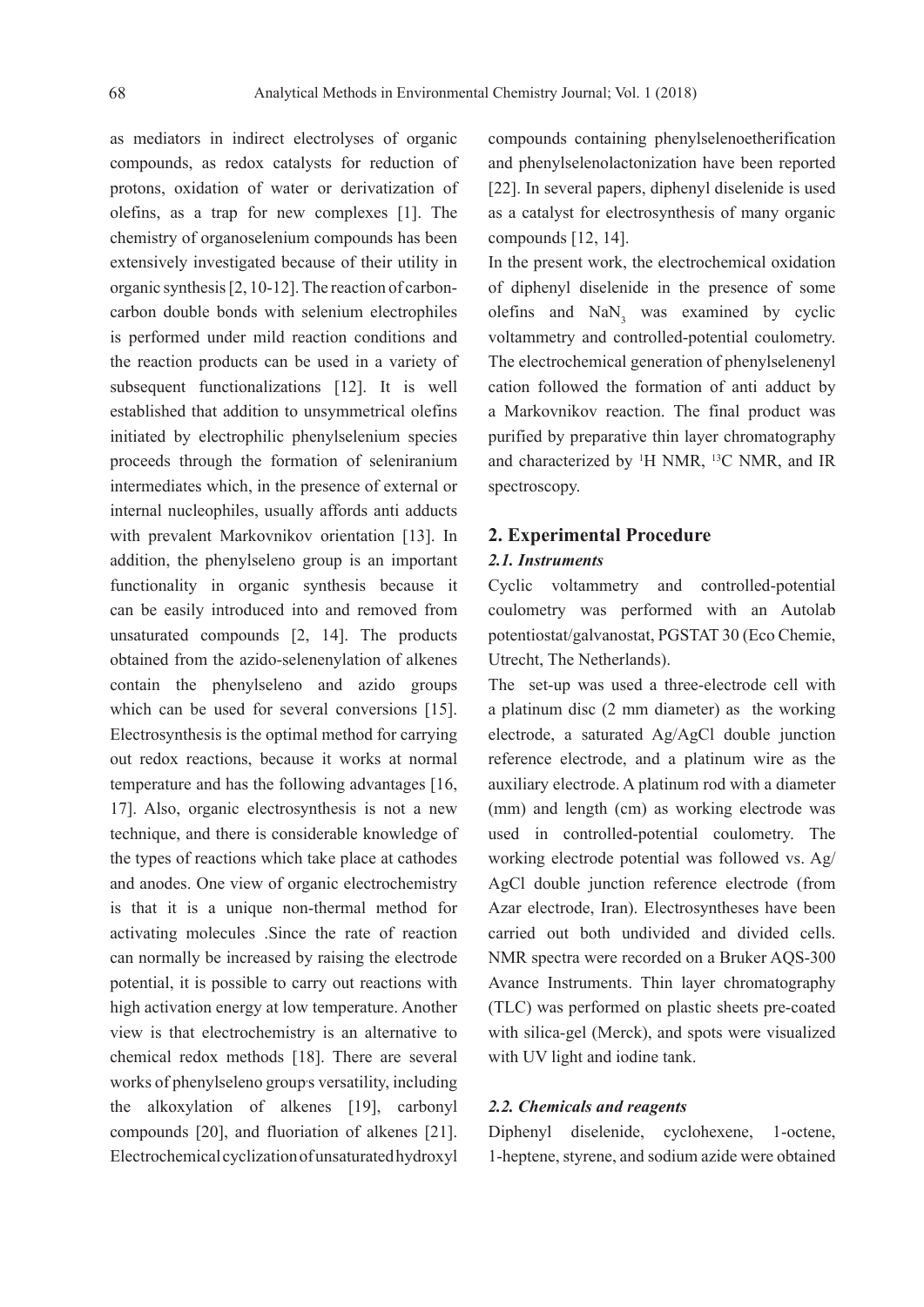from Merck. Tetra butyl ammonium per chlorate (TBAP) and cyclooctene were purchased from Fluka. Dimethyl formamide was prepared from Aldrich.

#### *2.3. Experimental procedure*

The  $(PhSe)$ <sub>2</sub>  $(0.3 \text{ mmol})$  and excess of olefins and  $\text{NaN}_3$  are dissolved in 20 ml dimethyl formamide. Organic solution is contained 1.5 mmol of TBAP as supporting electrolyte. Constant potential electrolysis of the solution was performed in an H-type divided cell under an air atmosphere at room temperature. Constant potential was chosen 1.96 mV (Vs. Ag/AgCl). The electrolysis was terminated when the current decayed to 90% of initiated current. The progress was monitored by cyclic voltammograms and TLC in different times of reaction. At the end of electrolysis, extraction of the cell solution, afforded an organic phase which its solvent is evaporated. Then, the residue purified by preparative thin layer chromatography over silica gel (eluent was a mixture of n-hexane/ ethyl acetate). The product was characterized by 1 H NMR, <sup>13</sup>C NMR, and IR spectroscopy.

#### *2.4. Characteristics of products*

# *2.4.1. 1-phenylseleno -2-(azido)cyclohexane*

IR (neat)  $(v_{\text{max}}, \text{cm}^{-1})$  : 2095 (N=N-N-), 1576, 1468, 1263 (=C-H aromatic), 982, 860, 835 and 754 cm-1. <sup>1</sup>H NMR, δ (300 MHz, CDCl<sub>3</sub>): 7.63-7.5 (m,2H), 7.33-7.25(m, 3H), 3.3(dd, 1H, J=7.9 and 12.6Hz), 3.08(dd, 1H, J=6.5 and 12.6Hz), 2.15-1.26(m, 8H). <sup>13</sup>C –NMR, δ (75 MHz, CDCl<sub>3</sub>): 135.8, 134.7, 129.1, 128.0, 127.7, 127.5, 64.5, 33.0, 31.8, 29.7, 25.8, 21.6.

## *2.4.2. 1-azido-1-phenyl-2-(phenylseleno)ethane*

IR (neat) ( $v_{\text{max}}$ , cm<sup>-1</sup>) : 2103(N=N-N-), 1660(C=C), 1585, 1476, 1268 (=C-H aromatic), 985, 872, 841 and 764 cm<sup>-1</sup>. <sup>1</sup>H NMR,  $\delta$  (300 MHz, CDCl<sub>3</sub>): 7.60-7.40 (m, 2H), 7.40-7.15(m, 8H), 4.26(dd, 1H, J=6.5 and 7.9 Hz), 3.23(dd, 1H, J=7.9 and 12.6 Hz), 3.18(dd, 1H, J=6.5 and 12.6 Hz). <sup>13</sup>C NMR,  $\delta$  (75 MHz, CDCl<sub>3</sub>): 138.7, 133.3, 129.2, 128.8, 126.8, 127.4, 126.8, 66.0, 33.9.

## *2.4.3 1-phenylseleno-2-(azido)octane*

IR (neat)  $(v_{\text{max}}, \text{cm}^{-1})$  : 2094(N=N-N-), 1570, 1465, 1259 (=C-H aromatic), 979, 858, 833 and 752 cm-1. <sup>1</sup>H NMR, δ (300 MHz, CDCl<sub>3</sub>): 7.61-7.55(m, 2H), 7.38-7.32(m, 3H), 3.41(dd, 1H, J=4.0 and 16.0Hz), 3.37(dd, 1H, J=8.0 and 16.0Hz), 3.04-2.94(m, 1H), 1.68-0.83(m, 13H). <sup>13</sup>C NMR, δ (75 MHz, CDCl<sub>3</sub>): 135.2, 133.0, 129.0, 127.9, 55.9, 44.6, 32.4, 31.5, 28.9, 27.4, 22.5, 13.9.

# *2.4.4. 1-phenylseleno-2-(azido)cyclooctane*

IR (neat) ( $v_{\text{max}}$ , cm<sup>-1</sup>): 2094(N=N-N-), 1572, 1468, 1261 (=C-H aromatic), 984, 863, 835 and 753 cm-1. <sup>1</sup>H NMR, δ (300 MHz, CDCl<sub>3</sub>): 7.8-7.77(m, 2H), 7.3-7.25(m, 3H), 3.70(dd, 1H, J=4.0 and 16.0Hz), 3.15(dd, 1H, J=8.0 and 16.0Hz), 2.18-1.25(m, 12H). <sup>13</sup>C NMR, δ (75 MHz, CDCl<sub>3</sub>): 133.3, 129.4, 128.0, 124.4, 124.1, 123.5, 34.9, 34.4, 31.9, 31.6, 30.2, 28.9, 27.1, 22.7.

#### *2.4.5. 1-phenylseleno-2-(azido)heptane*

IR (neat)  $(v_{\text{max}}^{\text{}}$ , cm<sup>-1</sup>): 2094(N=N-N-), 1573, 1470, 1265 (=C-H aromatic), 986, 864, 838 and 756 cm<sup>-1</sup>. <sup>1</sup>H NMR, δ (300 MHz, CDCl<sub>3</sub>): 7.61-7.58(m, 2H), 7.39-7.34(m, 3H), 3.37(dd, 1H, J=7.9 and 12.6 Hz), 3.25(dd, 1H, J=6.5 and 12.6 Hz), 2.04-0.83(m, 11H). <sup>13</sup>C NMR, δ (75 MHz, CDCl<sub>3</sub>): 143.4, 137.3, 132.9, 129.6, 128.9, 127.3, 62.1, 58.6, 34.8, 32.4, 24.3, 23.4, 21.6.

# **3. Results and discussions**

#### *3.1. Cyclic voltammetry*

Cyclic voltammogram of a platinum electrode to  $(PhSe)$ <sub>2</sub> in anhydrous dimethyl formamide containing M TBAP at a sweep rate of  $100 \text{ mv s}^{-1}$ in the absence and presence of cyclohexene and sodium azide (excess amount) is shown in Figure 1. This figure shows an oxidative peak (1a) at 1.75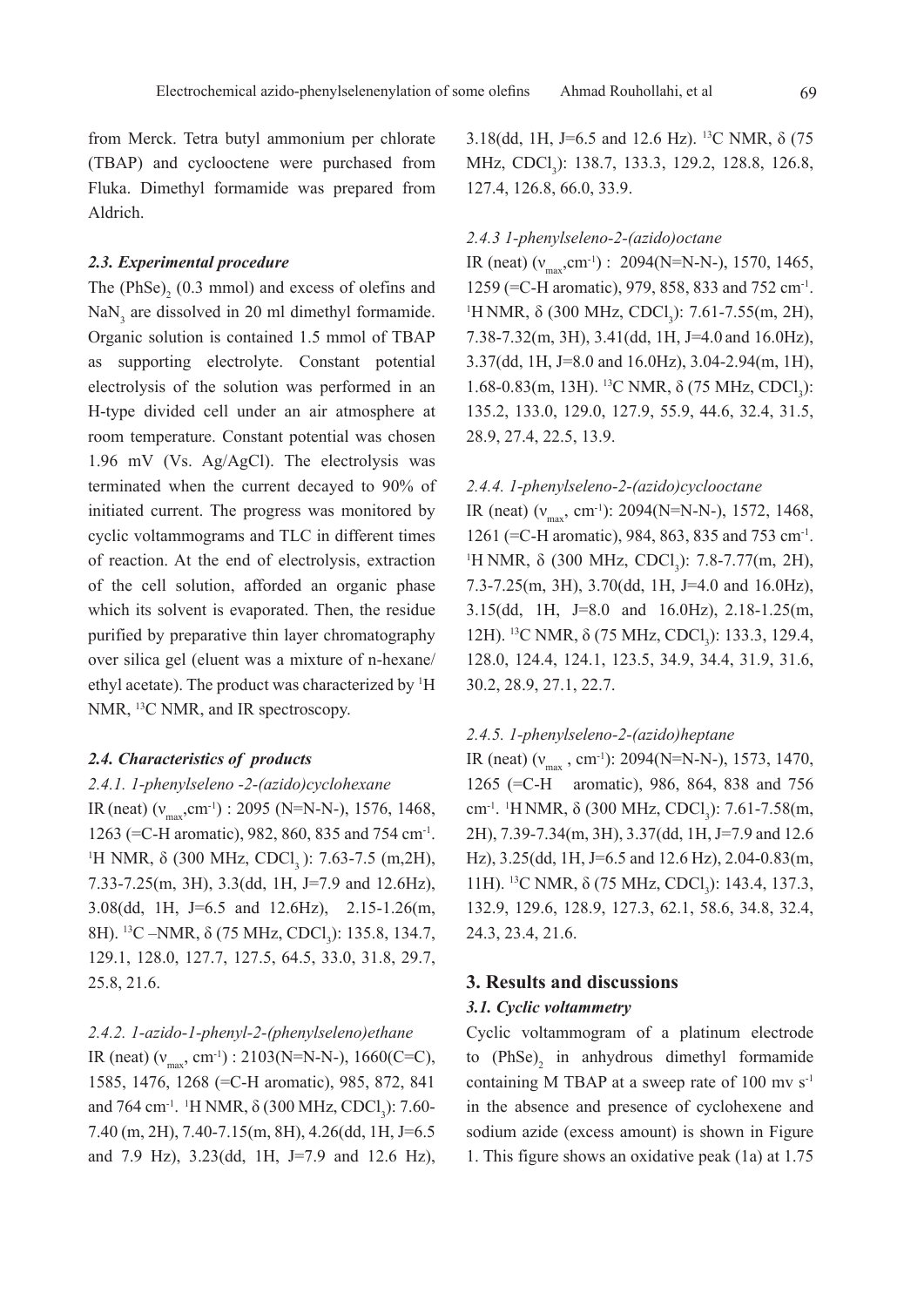V (vs. Ag/AgCl), which is consisted with oxidation of  $(PhSe)$ <sub>2</sub> to the phenylselenenyl cation. Cyclic voltammogram of  $(PhSe)$ <sub>2</sub> in the presence of  $C_6H_{10}$  and NaN<sub>3</sub> shows two oxidative peaks (2a, 3a) at 1 V and 1.96 V. The cyclic voltammetry experiments of the mixture of  $(PhSe)$ <sub>2</sub>,  $C_6H_{10}$ , and  $\text{NaN}_3$  were performed in different potential sweep rates of 40-700 mv  $s^{-1}$ (Fig. 2). The results of cyclic voltammogram of figure 2 show an increase in the height of anodic peak and oxidation potential. The linear relation of the peak current of 1V vs. square root of sweep rate obtained with data of figure 2 confirms the departure from diffusion control. The multi-cyclic voltammograms of 4mM (PhSe), and excess amount of  $C_6H_{10}$  and NaN<sub>3</sub> show a decrease in second scan of anodic peak. After second scan, anodic peak becomes constant (Fig. 3). We seached several conditions for finding optimum results. Firstly, different solvents are used in the experiments. Acetonitryl was not suitable solvent because of reaction with phenylselenyl cation. The second oxidation peak shows it in figure 4. Kunai et al. postulated a reaction between  $PhSe^+$ ,  $CH_3CN$ in the presence cyclohexene [9]. So we abandoned this solvent. Dimethyl formamide was very suitable solvent for this reaction. Cyclic voltammetry

confirmed this well. In addition to solving well all reactants, it did not show any oxidation peaks in the potential limit.

By supporting the electrolyte which was optimized for this reaction, it is suggested by a method for increasing yield with bromide ion of electrolyte Torii et al. This anion obtained the reactive mediator as PhSeBr with PhSe<sup>+</sup> [17]. Tetrabutylammonium bromide (TBAB) as supporting electrolyte could not prepare the expectant results. In figure 5, cyclovoltammograms confirmed it, and difference of oxidation peak of TBAB and tetrabutylammonium perchlorate (TBAP) is absolutely. Table 1 shows the synthesized products of different alkenes and their yields.

#### *3.2. Constant voltage electrolysis*

The controlled-potential coulometry was performed in organic solution which is contained 0.3 mmol of  $(PhSe)$ <sub>2</sub> and excess amount of  $C_6H_{10}$  and NaN<sub>3</sub> at constant anodic potential of 1.96 V (vs. Ag/AgCl) with an H-type divided cell. Poor results received with undivided cell. The electrolysis was performed between 3-5 h, depending on the passed charge for the reaction. The monitoring of electrolysis was performed by TLC and cyclic voltammetry.



**Fig. 1.** Cyclic voltammogram of 4 mM (phSe)<sub>2</sub> (A), 4 mM (phSe)<sub>2</sub> in the presence of  $C_6H_{10}$  (B), 4 mM (phSe)<sub>2</sub> in the presence of  $C_6H_{10}$  and NaN<sub>3</sub> (C),  $C_6H_{10}(D)$ , NaN<sub>3</sub> (E) with 0.2 M TBAP at a platinum electrode. Potential sweep rate was 100 mVs<sup>-1</sup>.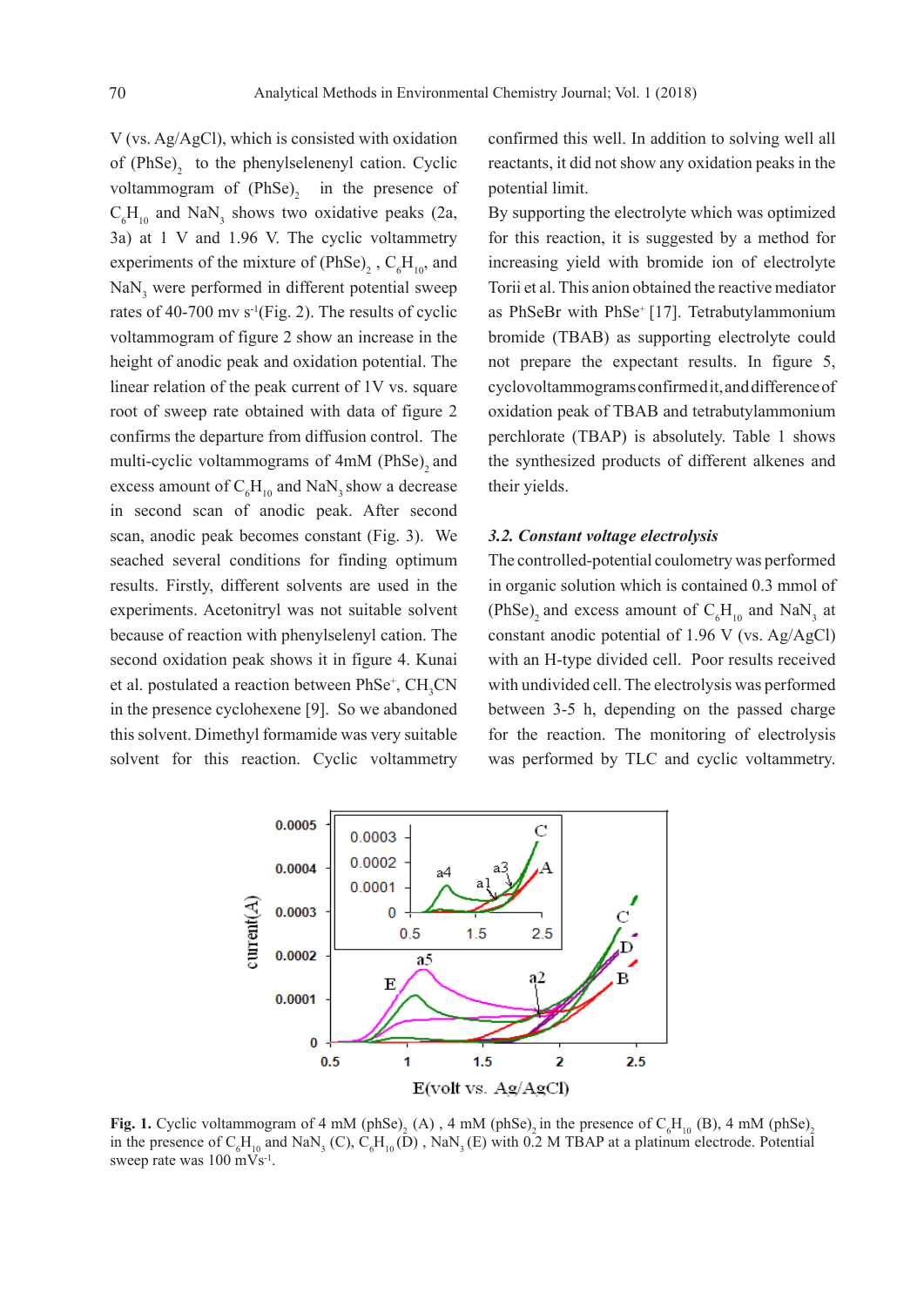

**Fig. 2.** Cyclic voltammograms of 4 mM (phSe)<sub>2</sub> and 0.2 M TBAP in the presence of excess amounts of  $C_6H_{10}$  and NaN<sub>3</sub> at a platinum electrode and at different potential sweep rates (40-700 mVs-1).



**Fig. 3.** Multi-cyclic voltammograms of 4 mM (phSe)<sub>2</sub> and 0.2 M TBAP in the presence of excess amounts of  $C_6H_{10}$  and  $\text{NaN}_3$  at a platinum electrode. Potential sweep rate was 100 mV.s<sup>-1</sup>.



**Fig. 4.** Cyclic voltammogram of 4 mM (phSe)<sub>2</sub> and 0.2 M TBAP in CH<sub>3</sub>CN at a platinum electrode. Potential sweep rate was 100mVs-1.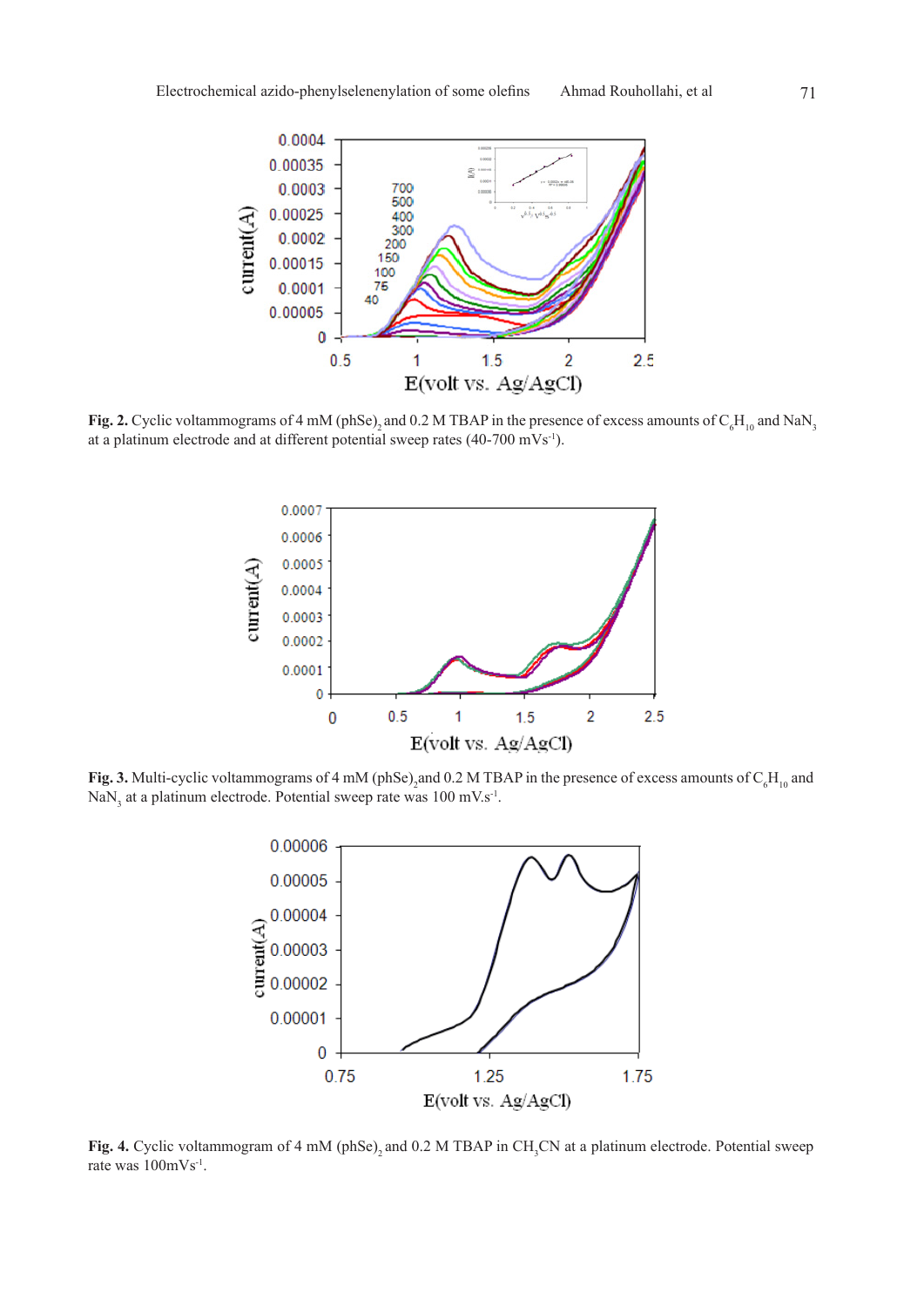

**Fig. 5.** Cyclic voltammograms of 4 mM (phSe)<sub>2</sub> in the presence of excess amounts of  $C_6H_{10}$  and NaN<sub>3</sub> at a platinum electrode. Supporting electrolytes were tetrabutylammonium bromide (A), tetrabutylammonium Perchlorate (B). Potential sweep rate was 100 mV.s<sup>-1</sup>.

| Entry          | Alkene | Product                                                                  | <b>Time</b><br>(h) | <b>Isolated</b><br>yield (%) | Theoriticalyield<br>$(\%)$ | Current<br>efficiency (%) |
|----------------|--------|--------------------------------------------------------------------------|--------------------|------------------------------|----------------------------|---------------------------|
| $\mathbf{1}$   |        | $N_3$<br>$\frac{1}{\bar{{\rm S}}}$ ePh                                   | $\mathfrak{Z}$     | 57                           | 68                         | 90                        |
| $\overline{2}$ |        | $\begin{array}{l} N_3 \\ \vdots \\ \end{array}$<br>$\blacktriangle$ SePh | 3.5                | 60                           | $70\,$                     | 90                        |
| $\overline{3}$ |        | $N_3$<br>""/wsePh                                                        | $\overline{3}$     | 54                           | 63.5                       | 84                        |
| $\overline{4}$ |        | $\bullet N_3$<br>$\lq\lq\lq\lq\lq\lq\lq\lq\lq\lq\lq\lq\lq$               | $\overline{4}$     | 53                           | 62                         | 86                        |
| 5              |        | $\rm N_3$<br>$\frac{1}{\bar{{\rm S}}}$ ePh                               | $\overline{3}$     | 58                           | 69                         | 84                        |

Table 1. The synthesized products of different alkenes and their yields.

Moreover, it was shown a decrease in the anodic peak current of the product during various times of the electrolysis progressing (Fig. 6).

N-value of about 2 electrons calculated for controlled-potential coulometry at the potential of 1.96 V. The mechanism of electrochemical azidoselenenylation of olefins proposed EC reaction which the olefins react with the phenylselenenyl cation of the oxidative  $(PhSe)$ <sub>2</sub> in a nucleophilic addition fashion. This reaction generated the intermediate of selenyranium cation which was reacted with Sodium azide for synthesis of the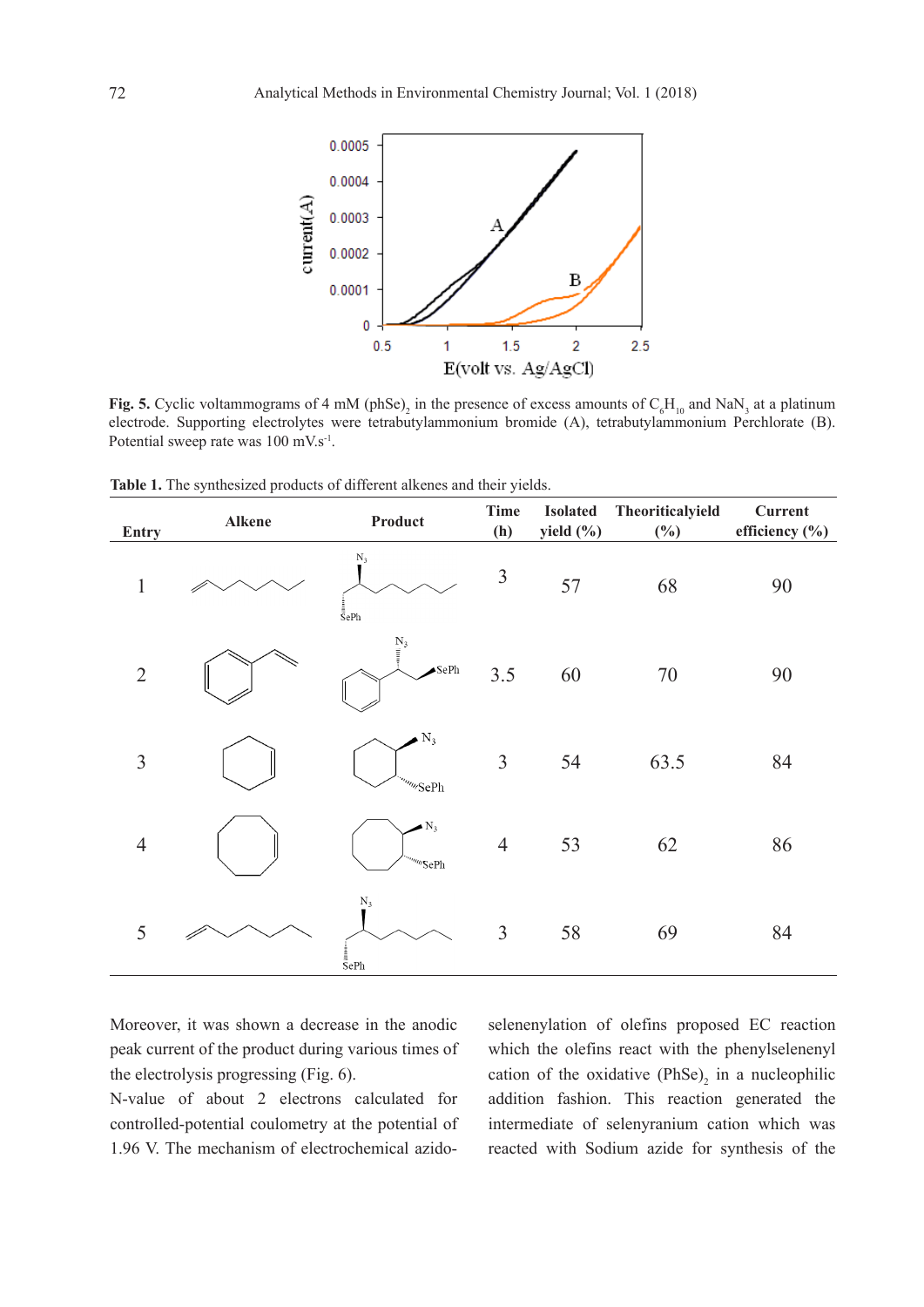

**Fig. 6.** Cyclic voltammograms of 4 mM (phSe)<sub>2</sub> and 0.2 M TBAP in the presence of excess amounts of  $C_6H_{10}$  and NaN<sub>3</sub> at a platinum electrode during controlled potential coulometry versus Ag/AgCl. Potential sweep rate was 100 mV.s<sup>-1</sup>.

product (scheme 1). The results of IR spectroscopy of the final product show removal of C=C band for vinylil group in  $1662 \text{ cm}^{-1}$ . A relatively strong adsorption band disappeared for N-N=N group of  $\text{NaN}_3$  in 2095 cm<sup>-1</sup>.

# **4. Conclusions**

In this paper, olefins and Sodium azide as nucleophile reacted with phenylselenenyl cation derived from electrochemical oxidation of  $(PhSe)_{2}$ . This progress was leading to the formation of azido-phenylselenenyl functionalized product with Markovnikov reaction. The final product was received a relatively good yield (60%). Like prior papers [4], regeneration of diphenyl diselenide was caused low yield of the product. The study of cyclic voltammograms and coulometric data was confirmed EC mechanism for electrochemical azido-selenenylation of olefins. The results and conditions of this project are better of the organic azido-selenenylation reactions [13, 20].

In comparison of organic reactions, the present electrochemical method considers being ineffective because of easier conditions (room temperature and atmosphere pressure), using lower amounts of reactants, not used catalysts, relatively short reaction times, high purity, and selectivity.

# **5. References**

- [1] L. Prashanth, K. K. Kattapagari, R. T. Chitturi, V. R. Reddy Baddam, L. K. Prasa, A review on role of essential trace elements in health and disease, J. Dr. NTR Un. Health Sci., 4 (2015) 75-85.
- [2]V. Gandin, P. Khalkar,J. Braude, A. P. Fernandes, Organic selenium compounds as potential chemotherapeutic agents for improved cancer treatment, Free Radical Biol. Med.,127 (2018) 80- 97.
- [3] R. L. Quispe, M. L. Jaramillo, L. S. Galant, D. Engel, A. L. Dafre, J. B. Teixeira da Rocha, R. Radi, M. Farina, A. F. de Bem, Diphenyl diselenide protects neuronal cells against oxidative stress and



**Scheme 1.** Mechanism of Reaction.